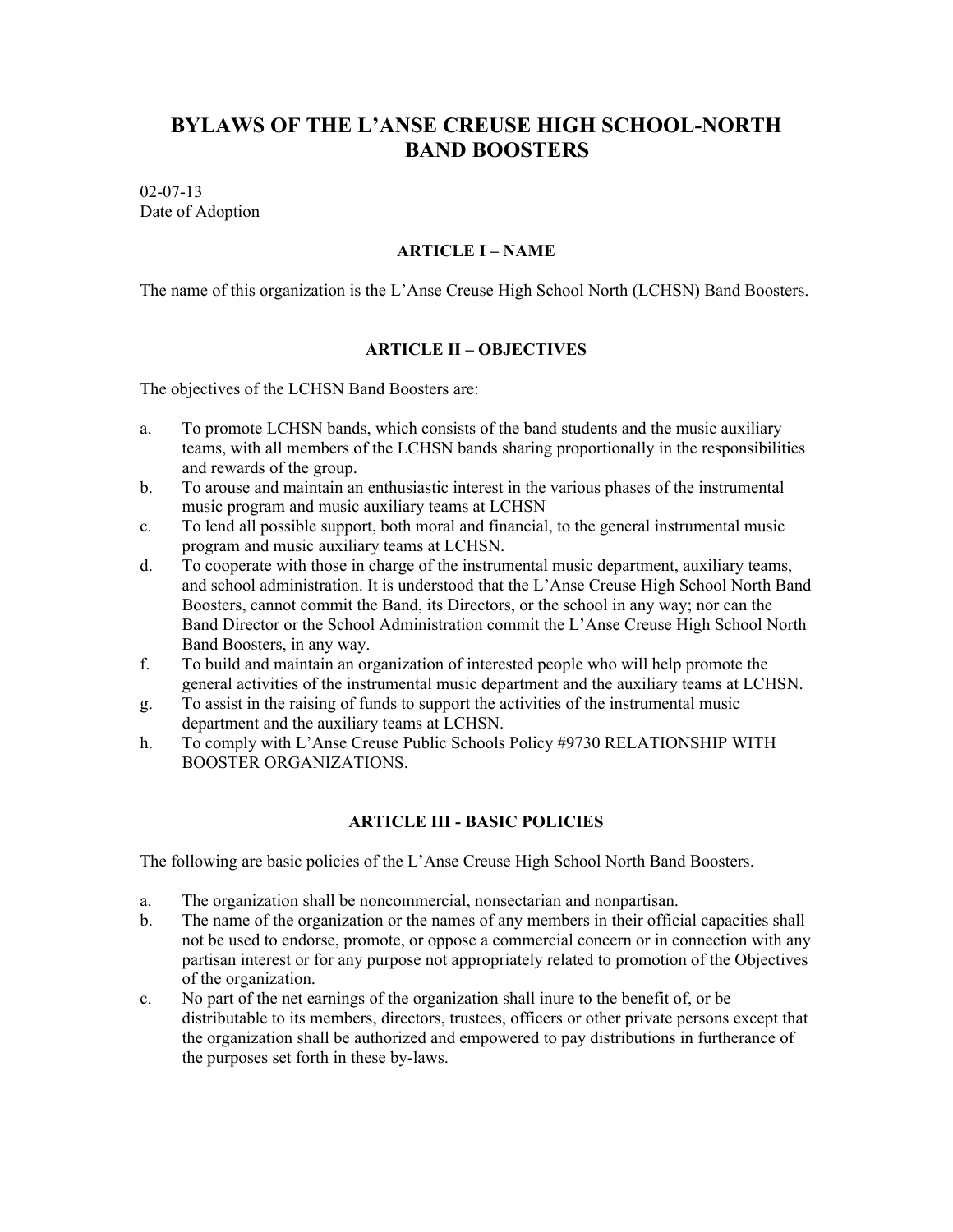# **ARTICLE IV - MEMBERSHIP**

- a. The membership of this organization shall include any person(s) interested in the progress and development of the instrumental music departments and music auxiliary teams of LCHSN.
- b. The membership year to the L'Anse Creuse High School North Band Boosters, shall be from the  $1<sup>st</sup>$  day of June through the  $31<sup>st</sup>$  day of May of the following year.
- c. The privileges of making motions, debating, voting, holding office, serving as chairpersons of standing or special committees or serving on committees shall be reserved for members.

# **ARTICLE V - OFFICERS AND THEIR ELECTION**

 Section 1. Each officer shall be a member of this organization with a student currently enrolled in the LCHSN band program.

Section II.

- a. The officers of this organization shall consist of a president, vice-president, secretary and treasurer.
- b. Officers shall be elected by ballot by members present at the April regular meeting of the school year. However, if there is but one (1) nominee for any office, election for that office may be by voice vote.
- c. Officers shall assume their official duties at the close of the May regular meeting of the school year and shall serve for a term of one (1) year and shall remain in office until their successors assume office.
- d. A person shall not be eligible to serve more than four (4) consecutive terms in the same office.

Section III. Vacancies:

- a. A vacancy occurring in any office may be left vacant until the next election of officers.
- b. The Executive Board may appoint a replacement for such vacancy as recommended by the president and approved by the board.
- c. In case a vacancy occurs in the office of president, the vice-president shall assume the duties of the president.

# **ARTICLE VI - DUTIES OF OFFICERS**

Section I. The President shall:

- a. Preside at all booster meetings and executive board meetings.
- b. Perform such other duties as may be prescribed in these bylaws or assigned by the organization.
- c. Be a member ex-officio of all committees.
- d. Coordinate the work of the officers and committees of the organization in order that the Objectives may be promoted.
- e. Appoint all committee chairpersons except for the nominating committee.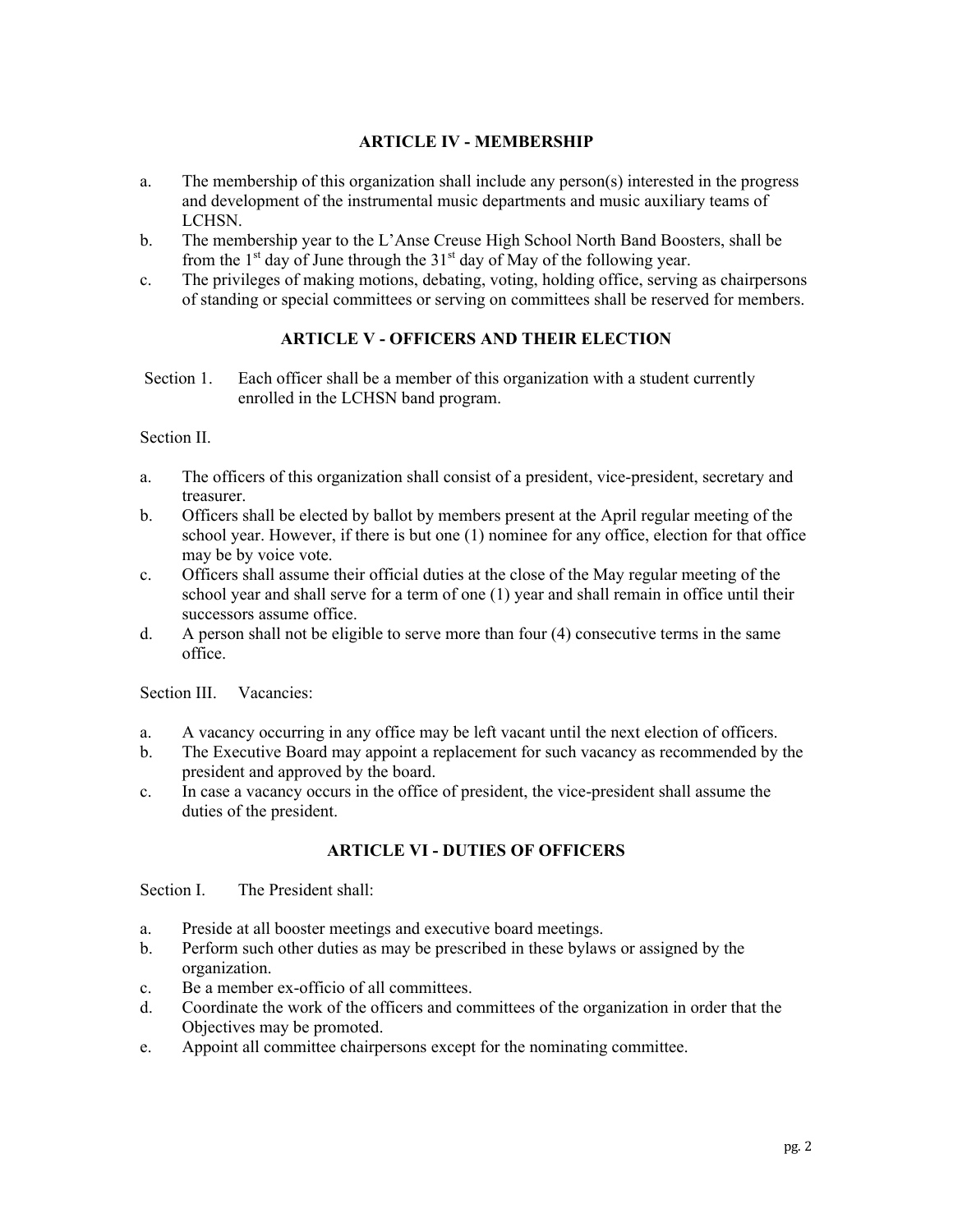# **ARTICLE VI – DUTIES OF OFFICERS (cont'd)**

Section II. The Vice-President shall:

- a. Act as an aide to the president.
- b. Perform the duties of the president in the absence or inability of that officer to serve.
- c. Have a current copy of the bylaws at the booster and executive board meetings.
- d. And other duties assigned by the president.

Section III. The Secretary shall:

- a. Keep an accurate record of the minutes of all booster and executive board meetings of the organization.
- b. Maintain a membership list.
- c. Perform other delegated duties as assigned.
- d. Conduct the correspondence delegated to him/her.

Section IV. The Treasurer shall:

- a. Have custody of all the funds of the organization.
- b. Keep a full and accurate record of receipts and expenditures.
- c. Make the disbursements as authorized by the majority vote of the members in attendance at the meetings and in accordance with the budget adopted by the organization.
- d. Have checks or vouchers signed by two (2) officers of this organization, who are not related.
- e. Present a financial statement at every meeting of the organization and at other times when requested by the officers of this organization including any continuous fundraiser
- f. Make a full report of the current financial status and the previous year's audit, at the annual meeting in May.
- g. Submit the books annually for an independent audit within two (2) weeks after the final regular meeting of the school year.
- h. Register the signatures of the officers of this organization for all accounts at the bank. All checks shall bear two (2) of the four (4) signatures registered with the bank.
- i. Establish checks and balances in handling of funds by using standard accounting practices and presented at the annual meeting.

Section V. All Officers shall:

- a. Perform the duties prescribed in these bylaws and those which may be assigned.
- b. Deliver to their successor all official material no later than ten (10) days following the expiration of their term of office with the exception of the financial records which shall be delivered after a timely completion of the audit.

# **ARTICLE VII - EXECUTIVE BOARD**

The officers of this organization shall function as the Executive Board with the authorization to handle the affairs of the organization between regular meetings.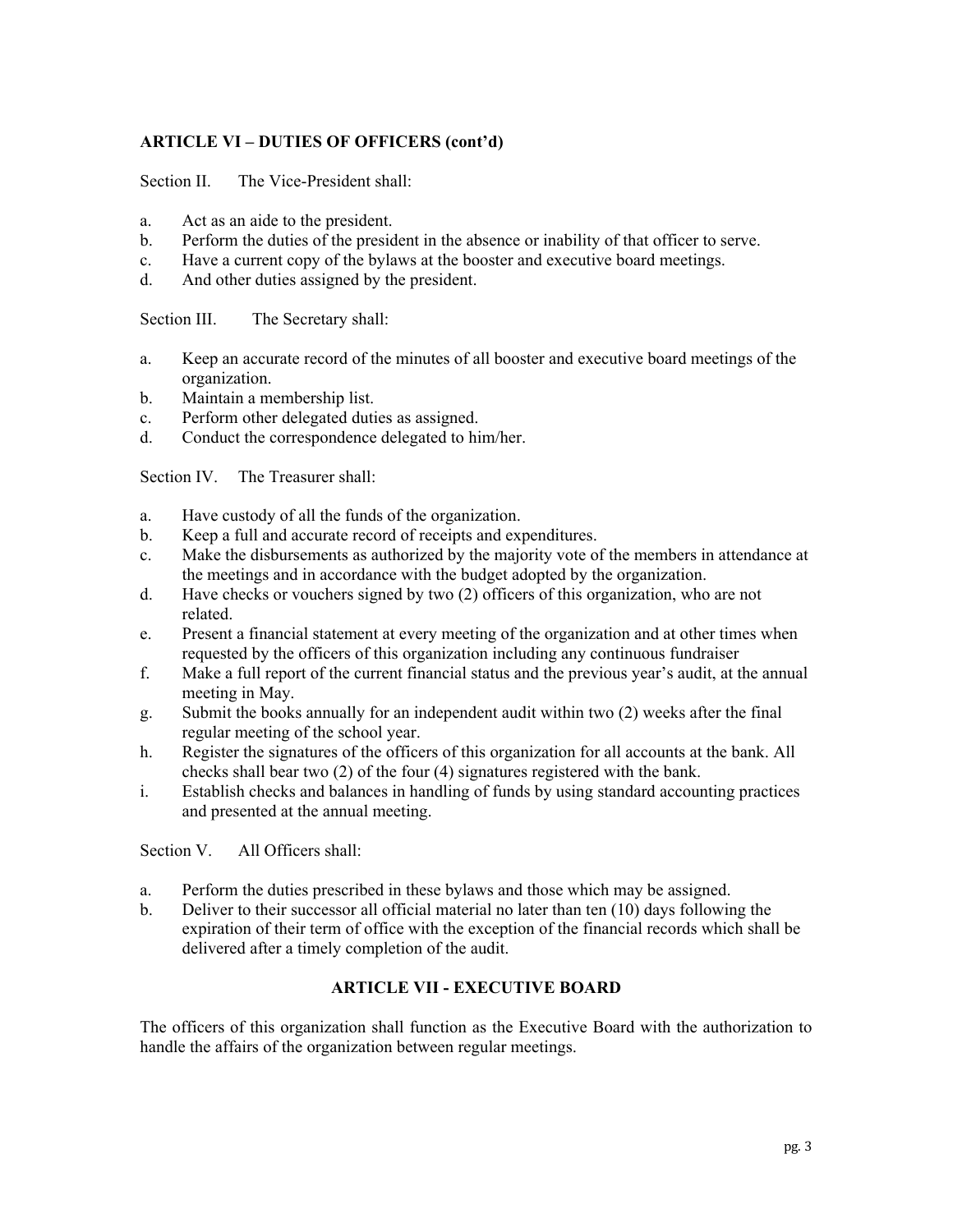# **ARTICLE VIII - MEETINGS**

- Section 1. Regular meetings of this organization shall be held monthly during the school year except for December. The schedule of meetings shall be presented at the September meeting.
- Section II. Special meetings of the organization may be called by the president or by a majority of the Executive Board, five (5) day's notice having been given via e-mail and posted on the band website.
- Section III. The annual meeting shall be held in May.
- Section IV. A majority of the Executive Board plus five (5) members shall constitute a quorum for the transaction of business in any regular, annual or special meeting of this organization.
- Section V. The privilege of holding office, introducing motions, debating, and voting shall be limited to members of the organization as required in Article IV and/or Article V. Section 1.

# **ARTICLE IX - STANDING AND SPECIAL COMMITTEES**

- Section I. The Executive Board may create such special committees as it may deem necessary to promote the objectives and carry on the work of this association.
- Section II. The Nominating Committee shall be created by the Executive Board.
- Section III. Nominating Committee:
- a. There shall be a Nominating Committee consisting of at least three (3) members appointed by the President during the month of February. The first member appointed shall call the first meeting, at which time the committee shall elect one of its members as chairperson.
- b. The Nominating Committee shall nominate one or more eligible persons for each office to be filled and report its nominees at the regular meeting in April, at which time additional nominations may be made from the floor.
- c. The nomination process shall be announced no less than three (3) times.
- d. Only those persons who have signified their consent to serve, if elected, shall be nominated for, or elected to, such office.

### **ARTICLE X - FINANCES**

An annual budget shall be submitted by the Executive Board and presented by the Treasurer for approval by a majority vote of the members in attendance at the May meeting.

# **ARTICLE XI - FISCAL YEAR**

The fiscal year of this organization shall begin on  $1<sup>st</sup>$  day of June and end the following  $31<sup>st</sup>$  day of May.

# **ARTICLE XII**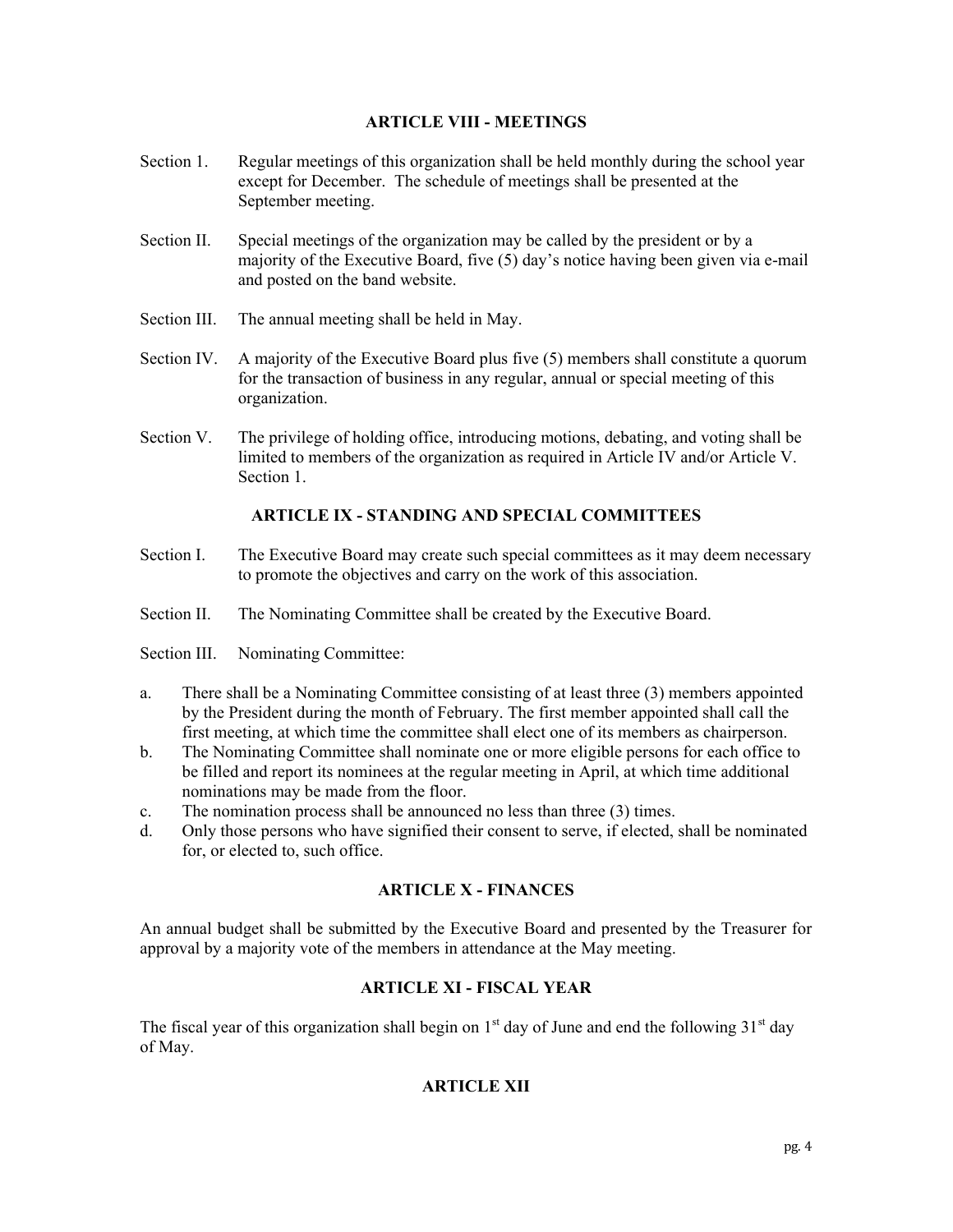The rules contained in the current edition of Robert's Rules of Order Newly Revised shall govern this organization in all cases in which they are applicable and in which they are not in conflict with these Bylaws.